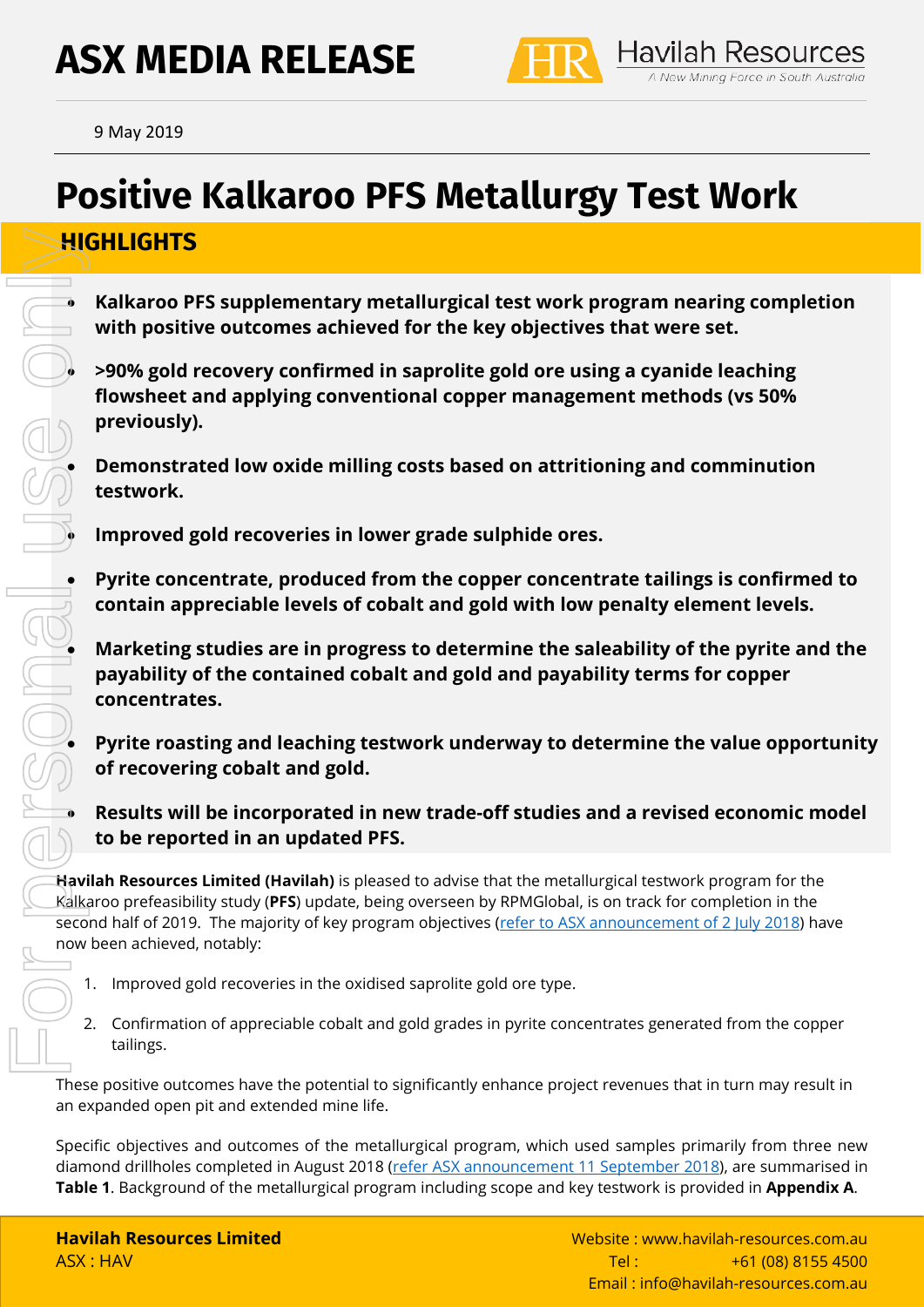

| <b>Objective</b>                                                                                                                                                                       | <b>Outcomes</b>                                                                                                 |
|----------------------------------------------------------------------------------------------------------------------------------------------------------------------------------------|-----------------------------------------------------------------------------------------------------------------|
| Determine the viability of use of cyanide leaching to<br>improve gold recoveries to a target of 90% in oxide ore<br>zones compared with approximately 50% achieved<br>using flotation. | >90% gold recovery for average saprolite gold ore achieved<br>with further variability testing being conducted. |
| Confirm milling requirements of attritioned saprolite<br>oxide ore.                                                                                                                    | Materially lower milling requirements confirmed.                                                                |
| Evaluate the optimal gold recovery from low grade<br>chalcocite ore (previously extrapolated to be as low as<br>$30\%$ ).                                                              | Gold recoveries improved slightly.                                                                              |
| Confirm pyrite concentrate production specifications<br>produced from copper sulphide tailings.                                                                                        | Concentrate production confirmed with appreciable levels of<br>contained gold and cobalt.                       |
| Determine potential of treating pyrite concentrates to<br>produce refined cobalt and gold products.                                                                                    | Testwork in progress.                                                                                           |
|                                                                                                                                                                                        |                                                                                                                 |

#### **Table 1: Metallurgy Program Objectives and Outcomes**

## **Summary of Metallurgical Results to Date**

#### **1. Improvement of Oxide Ore Gold Recoveries**

Although Havilah's previous test work had demonstrated >90% gold recoveries in oxide ore material (saprolite gold ore) using conventional cyanide leaching, it did not address how to manage the considerable amount of copper that is also leached by the cyanide. To overcome this challenge flotation was used in the Wanbao Mining PFS, but at the expense of much lower gold recoveries in the order of 50%.

In an important breakthrough Havilah's present studies have shown that:

- Excessive copper is unlikely to be an issue when average grade saprolite gold ore is being treated provided adequate levels of carbon loading are achieved.
- As an alternative approach, an established method involving cold caustic cyanide solution is also effective in reducing copper to manageable levels.

**Conclusion:** Based on current testwork results the saprolite gold ore will be able to be treated by conventional cyanide leaching and so achieve measurably improved gold revenues.

#### **2. Confirmation of Oxide Milling Requirements**

The oxide ore types (saprolite gold and native copper) consist of both saprolite (clay) and relatively soft weathered rock, termed "saprock". Present studies have shown that although the majority of saprock requires grinding, this component is as low as a third of ore containing significant saprolite. Additionally, Bond Ball Mill Work index determinations have classified this material as being between 'very soft' and 'soft'.

**Conclusion:** The low grinding energy requirement and mass rejection prior to milling provides an opportunity to materially reduce milling costs for the oxide material.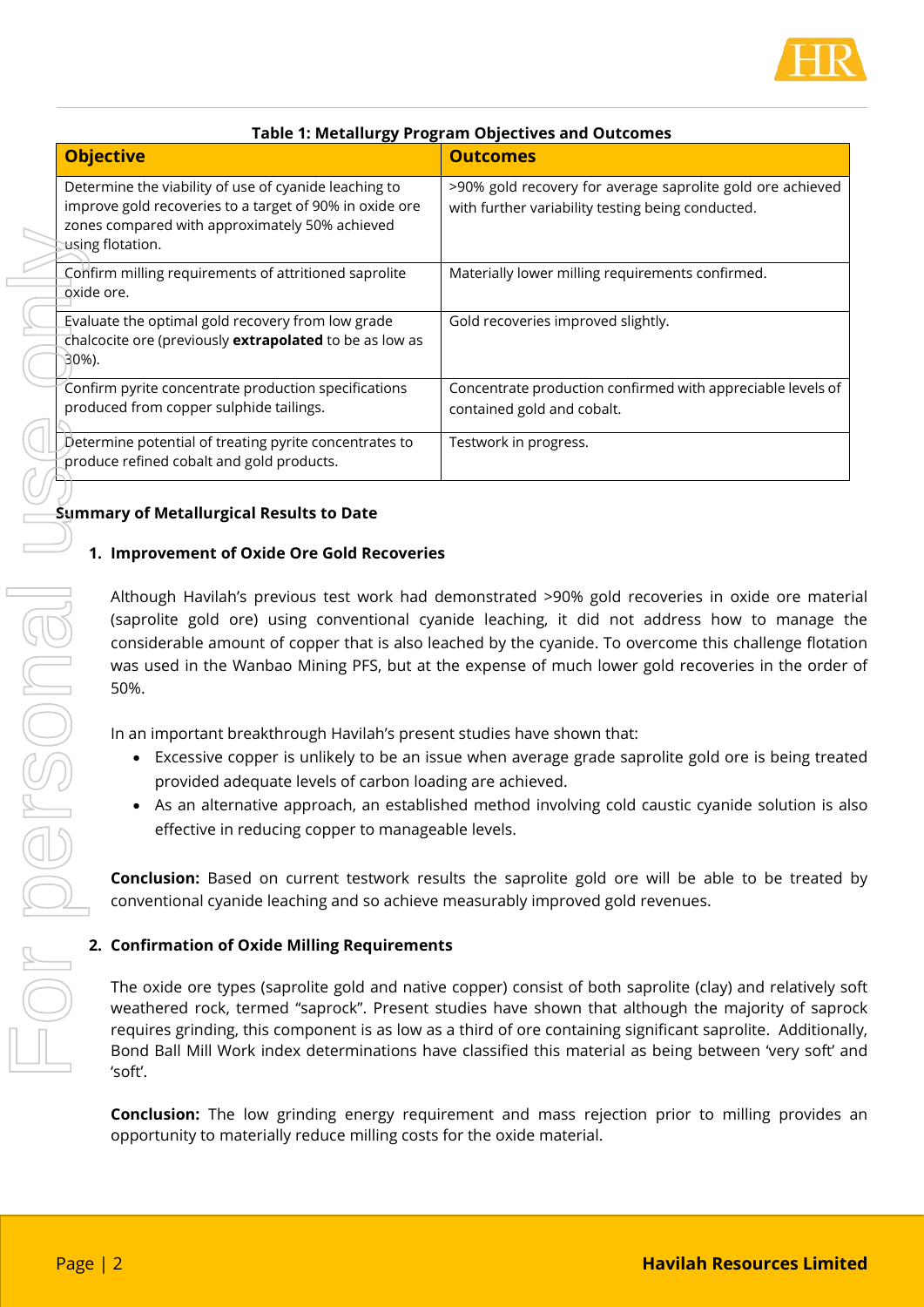

#### **3. Improvement of Chalcocite Ore Gold Recoveries**

In order to obtain definitive recovery data on representative low grade chalcocite ore, a series of gravityflotation tests and optical mineralogy to identify any potential mineralogical issues were conducted. Test results showed higher recoveries of gold than previously indicated by theoretical extrapolation from the higher grade ore samples. This was further enhanced with a finer primary grind of P<sub>80</sub> of 75 $\mu$ m (80% of material passing through a 75 micron mesh screen) versus the previous assumed coarser grind of  $P_{80}$  of 106µm (80% of material passing through a 106 micron mesh screen).

**Conclusion:** The impact of additional costs associated with finer grind will be evaluated against improved gold recoveries.

#### **4. Definition of Pyrite Concentrate Production**

Extensive flotation tests have been conducted in the current program to optimise the pyrite recovery in the copper tails stream while maximising the potentially valuable cobalt, gold and sulphur contents. Sulphide ore mineralogy has also been investigated to determine the practical limitations of producing clean pyrite concentrates. Intergrowths between copper minerals chalcopyrite and chalcocite with pyrite were found to be complex (see photomicrograph – **[Figure 1](#page-2-0)**). To overcome this, flotation and milling conditions have been established to produce potentially saleable products.



**Figure 1** - **Sulphide Intergrowth in Chalcocite Ore**

<span id="page-2-0"></span>The pyrite concentrate, containing a weighted average of approximately 2.5 g/t gold and 3,000 g/t cobalt, combined with low concentrations of penalty elements (e.g. arsenic), is a potentially saleable product. Accordingly, Havilah has engaged Shanghai Metals Market (**SMM**) under the guidance of RPMGlobal, to complete a comprehensive marketing study of the Kalkaroo sulphide concentrates using the specifications obtained from the metallurgical studies. The primary aim of the study is to identify Chinese operated smelting and roasting facilities that would accept the copper and pyrite concentrates and to define the respective metal payability, treatment and refining costs.

**Conclusion:** To date no value has been assigned to the pyrite concentrate, therefore any sales opportunities identified by the marketing studies has the potential to increase the project revenue.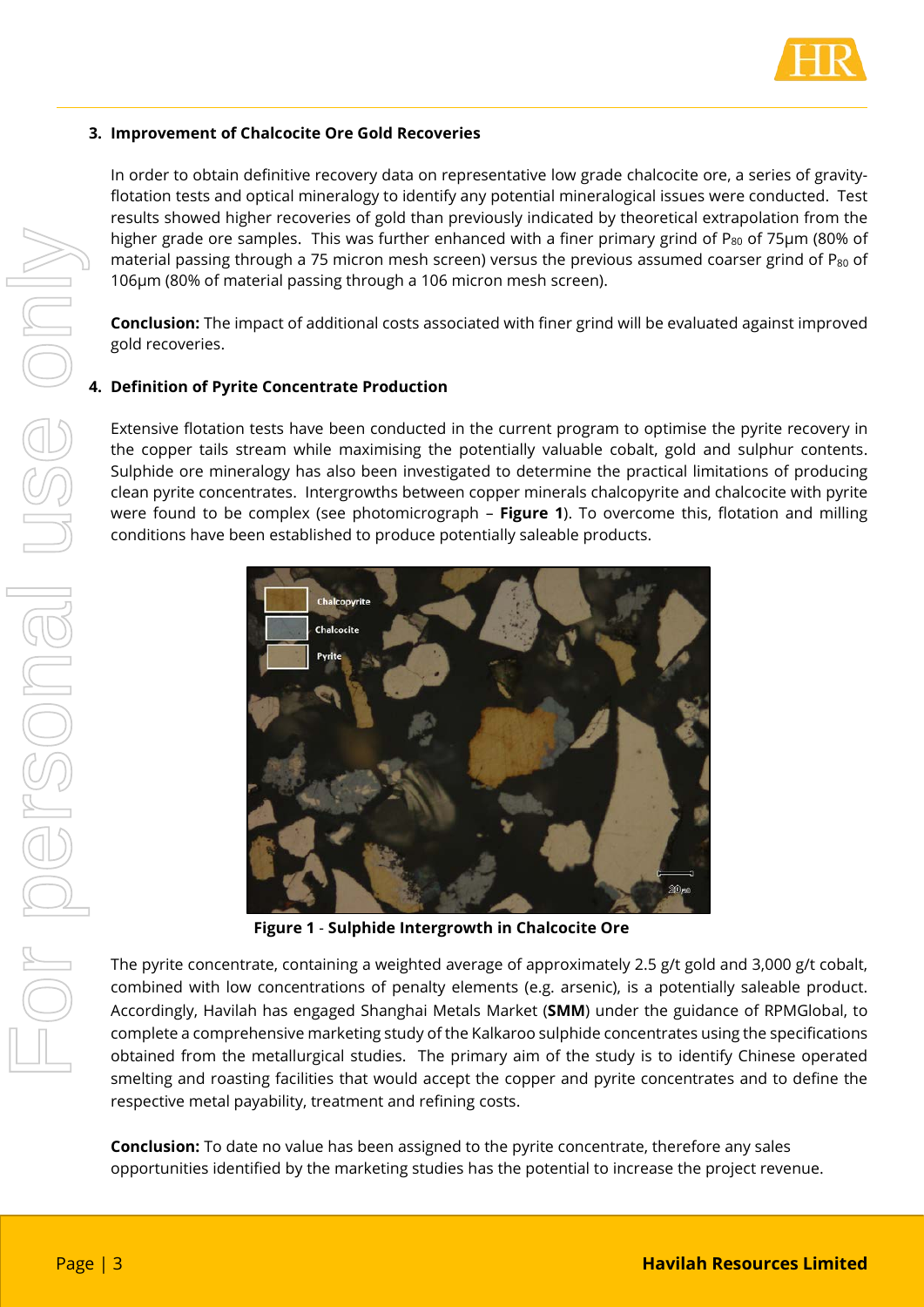

#### **5. Recovery of Copper, Cobalt and Gold from Pyrite Concentrates**

Bulk pyrite concentrates have been produced for further testing to evaluate the potential of producing refined copper, cobalt and gold products. The testwork is currently in progress and builds on positive results from similar Mutooroo sulphide concentrates subjected to roasting and calcine leaching tests to recover both cobalt and gold, and North Portia pyrite concentrates tested for direct leaching of gold.

**Conclusion:** The high level value of the opportunity from potentially increased metal 'payabilities' from refined products has the potential to further increase project revenue.

#### **Remaining Work to Complete the PFS Update**

The final metal recoveries from the metallurgical test work and the outcomes of the marketing studies will be used to complete a range of trade-off studies. The objective of the trade-off studies is to ensure optimal processing and ore mining scheduling strategies are adopted as the basis for detailed mine optimisation, process engineering and economic modelling. This phase of the work will be supported by RPMGlobal. The outcomes of the trade-off studies will be incorporated into an updated PFS study to be completed in the second half of 2019 in accordance with the workflow summarised in the chart below.



**Figure 2** - Kalkaroo PFS Update Workflow

**Commenting on the status and results of the metallurgical test program for the Kalkaroo PFS update, Havilah's Technical Director, Dr Chris Giles, said:** "Our metallurgical test program is nearing completion and it is apparent that the key objective to improve gold recoveries in the saprolite gold ore was successful.

"We have also confirmed that there is appreciable gold and cobalt in the pyrite concentrates and marketing studies, now underway, will inform us of the terms and likely payability levels we can expect for these metals. "This new and complete metallurgical information will flow through into trade-off studies and a revised economic model to be incorporated into an updated PFS for Kalkaroo," he said.

#### For further information visit [www.havilah-resources.com.au](http://www.havilah-resources.co.au/)

**Contact:** Dr Chris Giles, Technical Director, on (08) 8155-4500 or email: [info@havilah-resources.com.au](mailto:info@havilah-resources.com.au)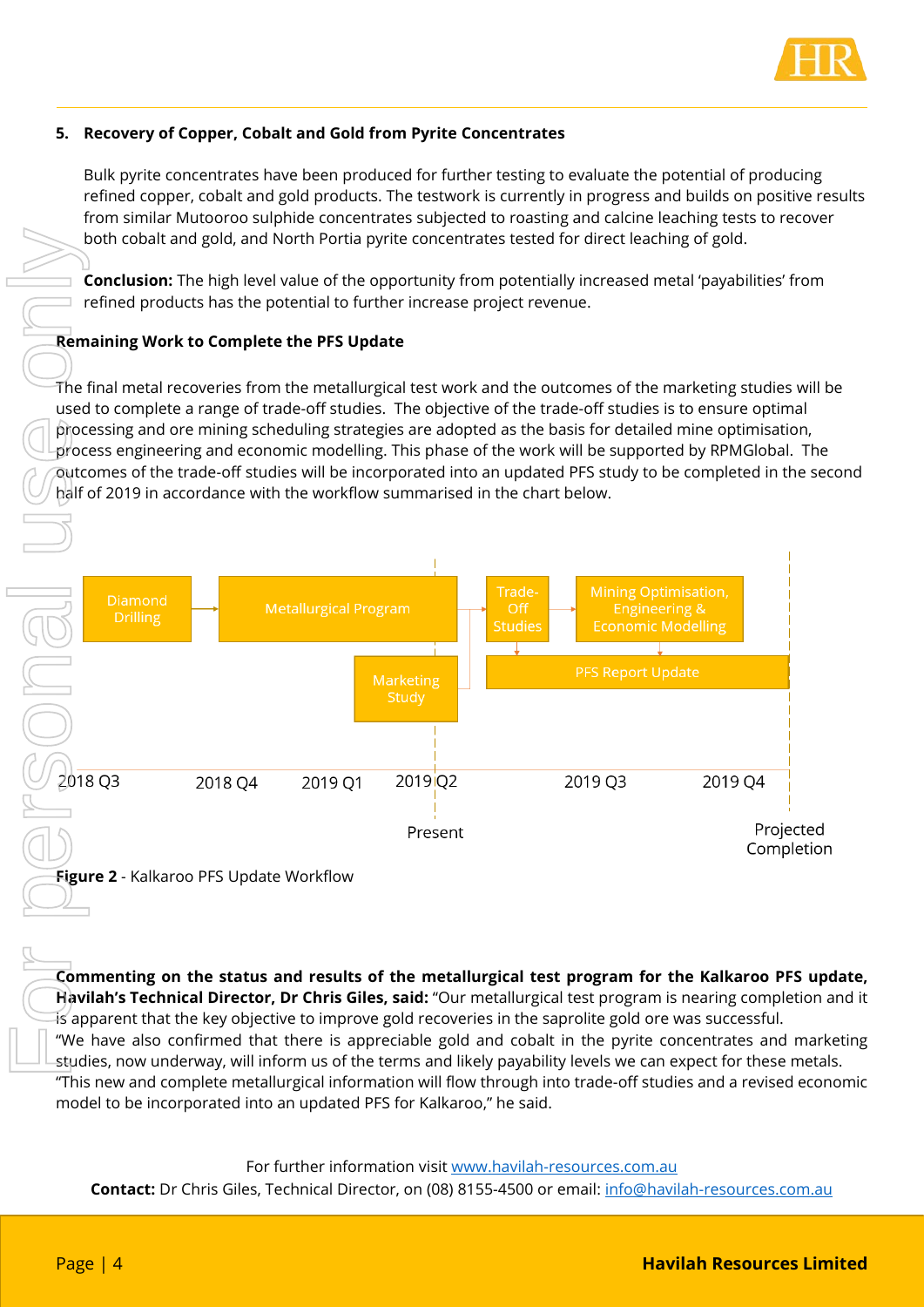

#### **Cautionary Statement**

This announcement contains certain statements which may constitute "forward-looking statements". Such statements are only predictions and are subject to inherent risks and uncertainties which could cause actual values, performance or achievements to differ materially from those expressed, implied or projected in any forward looking statements. Investors are cautioned that forward-looking statements are not guarantees of future performance and investors are cautioned not to put undue reliance on forward-looking statements due to the inherent uncertainty therein.

#### **Competent Persons Statement**

The information in this announcement related to metallurgical results was reviewed by Dr. Andrew Newell. Dr. Newell is a member of the Australasian Institute of Mining and Metallurgy (AusIMM) and has sufficient experience relevant to the nature of the work and style of mineralisation under consideration to qualify as a Competent Person as defined in the Australasian Code for Reporting of Exploration Results, Mineral Resources and Ore Reserves (JORC) Code 2012. Dr Newell is a full time employee of mining consulting firm RPM Global and consents to the inclusion of the metallurgical matters based on his information in the form and context in which it appears. This information has been prepared to comply with the JORC Code 2012.

The information in this announcement that relates to geology, exploration and drilling results is based on data and information compiled by geologist, Dr. Chris Giles, a Competent Person who is a member of The Australian Institute of Geoscientists. Dr. Giles is Technical Director of the Company and is employed by the Company on a consulting contract. Dr. Giles has sufficient experience, which is relevant to the style of mineralisation and type of deposit under consideration and to the activities being undertaken to qualify as a Competent Person as defined in the 2012 Edition of 'Australasian Code for Reporting of Exploration Results, Mineral Resources and Ore Reserves'. Dr. Giles consents to the inclusion in the announcement of the matters based on his information in the form and Context uncertainties to context in the strain of the method in which is a context in the Hofen in the information has been prepared to the Australia of the method in the Hofen and Metallurgy (AustIMI) and has sufficient r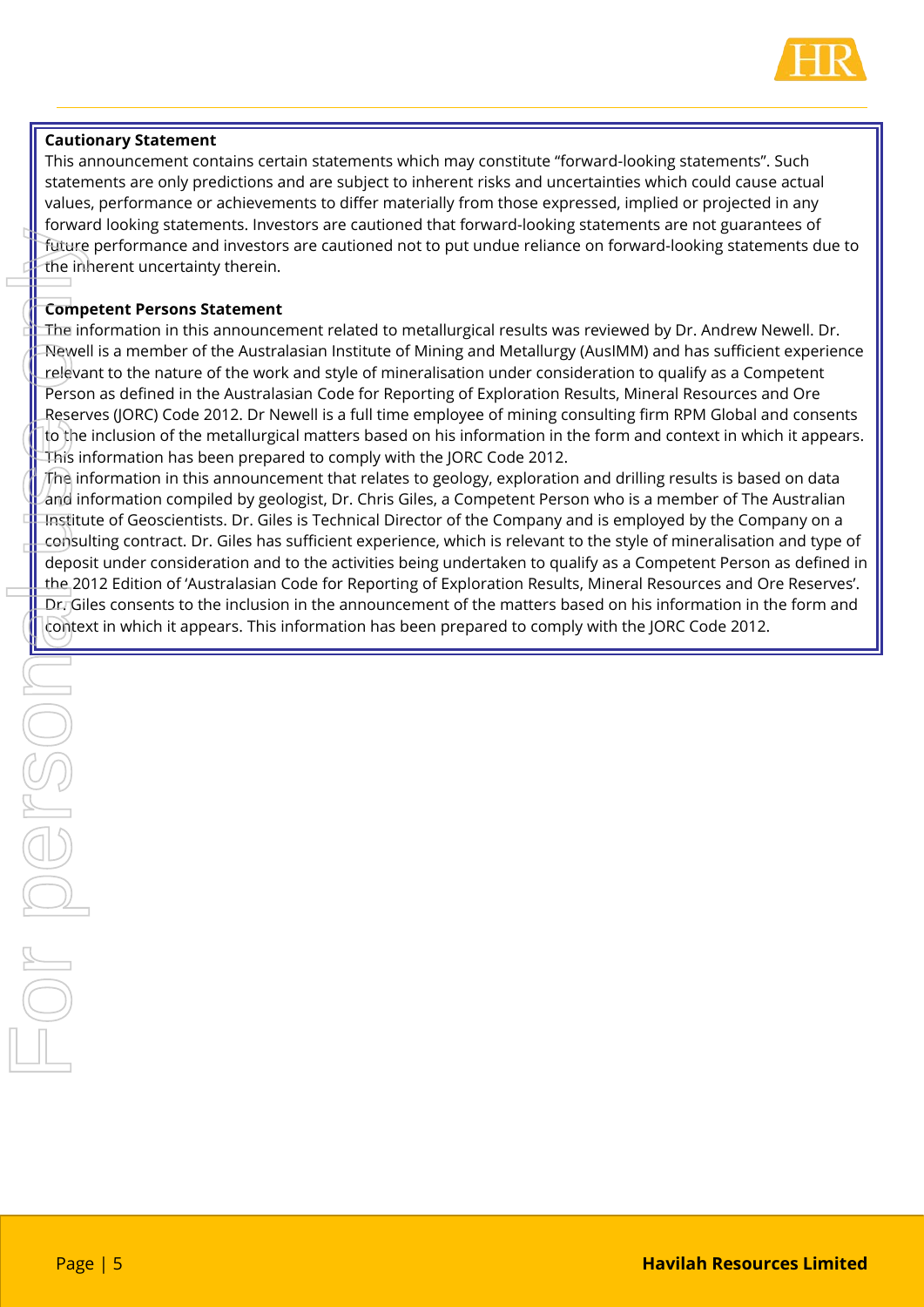

## **APPENDIX 1: BACKGROUND OF PFS UPDATE METALLURGICAL STUDY**

The comprehensive metallurgical program reported here was scoped following a number of opportunities identified in the Wanbao Mining sponsored preliminary Kalkaroo PFS work, as summarised in **Table 2.** Composites used in the testwork are further described in **Appendix 3**.

|                                                 |                                                                                                                                                                                                                                                                                                                                                                                                                                                                                                             |                                                                            | <b>Table 2: Metallurgy Program Overview</b>                                                                                                                                                                                                                                                                                                                                                                                                                                                                                                                                                                                                                                                                                   |                                                                                               |                                                                                    |
|-------------------------------------------------|-------------------------------------------------------------------------------------------------------------------------------------------------------------------------------------------------------------------------------------------------------------------------------------------------------------------------------------------------------------------------------------------------------------------------------------------------------------------------------------------------------------|----------------------------------------------------------------------------|-------------------------------------------------------------------------------------------------------------------------------------------------------------------------------------------------------------------------------------------------------------------------------------------------------------------------------------------------------------------------------------------------------------------------------------------------------------------------------------------------------------------------------------------------------------------------------------------------------------------------------------------------------------------------------------------------------------------------------|-----------------------------------------------------------------------------------------------|------------------------------------------------------------------------------------|
| <b>Objective</b>                                | <b>Testwork Scope</b>                                                                                                                                                                                                                                                                                                                                                                                                                                                                                       | <b>Composites</b><br><b>Used</b>                                           | <b>Key Testwork Details</b>                                                                                                                                                                                                                                                                                                                                                                                                                                                                                                                                                                                                                                                                                                   |                                                                                               |                                                                                    |
| ျံ. Improve<br>Oxide Ore<br>Gold<br>Recoveries. | • Select Life-of-Mine<br>grade ore sample and<br>samples to represent<br>key areas of the ore<br>body for testing.<br>• Mineralogical<br>investigation to<br>determine copper<br>speciation and<br>confirm process<br>requirements for<br>management of<br>cyanide leachable<br>copper.<br>• Cyanide leaching<br>testwork (CIL) with aim<br>to achieve 90% gold<br>recovery while<br>optimising process<br>variables e.g. pulp<br>density.<br>• Carbon loading and<br>cold-elution<br>optimisation testwork | Saprolite Gold 1<br>(Moderate<br>grade)<br>Saprolite Gold 2<br>(Low grade) | Saprolite Gold 1 and Saprolite Gold 2 composites were<br>ground then subjected to cyanide Carbon-In-Leach<br>bottle roll procedures. Final results at best conditions<br>are described in the table below.<br>Feed Grade*<br>Recovery to<br>carbon (48hrs)<br>Pulp density<br>Cyanide<br>Concentration<br>Cyanide<br>Consumption<br>*Calculated from product assays<br>The composites were also subjected to non-optimised<br>triple contact carbon Carbon-In-Pulp loading tests to<br>establish copper loading characteristics. Final carbon<br>for Saprolite Gold 1 assayed 833ppm Au, 1,390ppm Cu<br>while Saprolite Gold 2 carbon assayed 273ppm Au,<br>438ppm Cu.<br>Selected loaded carbon from CIL tests was tested to | <b>Saprolite</b><br>Gold 1<br>0.77 g/t Au<br>94.5%<br>50%<br>500ppm<br>$0.59$ <sub>kg/t</sub> | <b>Saprolite</b><br>Gold 2<br>0.28 g/t Au<br>92.2%<br>45%<br>500ppm<br>$0.60$ kg/t |
|                                                 | to determine impact<br>of excessive copper<br>and the ultimate<br>potential for gold doré<br>production.                                                                                                                                                                                                                                                                                                                                                                                                    |                                                                            | remove copper using room temperature 15g/L NaCN<br>and 5g/L NaOH solution. Best results achieved were on<br>final carbon where 97% of Cu was removed from final<br>carbon reducing concentrations from 3,607ppm Cu to<br>114ppm Cu while removing only 0.45% of loaded gold.                                                                                                                                                                                                                                                                                                                                                                                                                                                  |                                                                                               |                                                                                    |

#### **Table 2: Metallurgy Program Overview**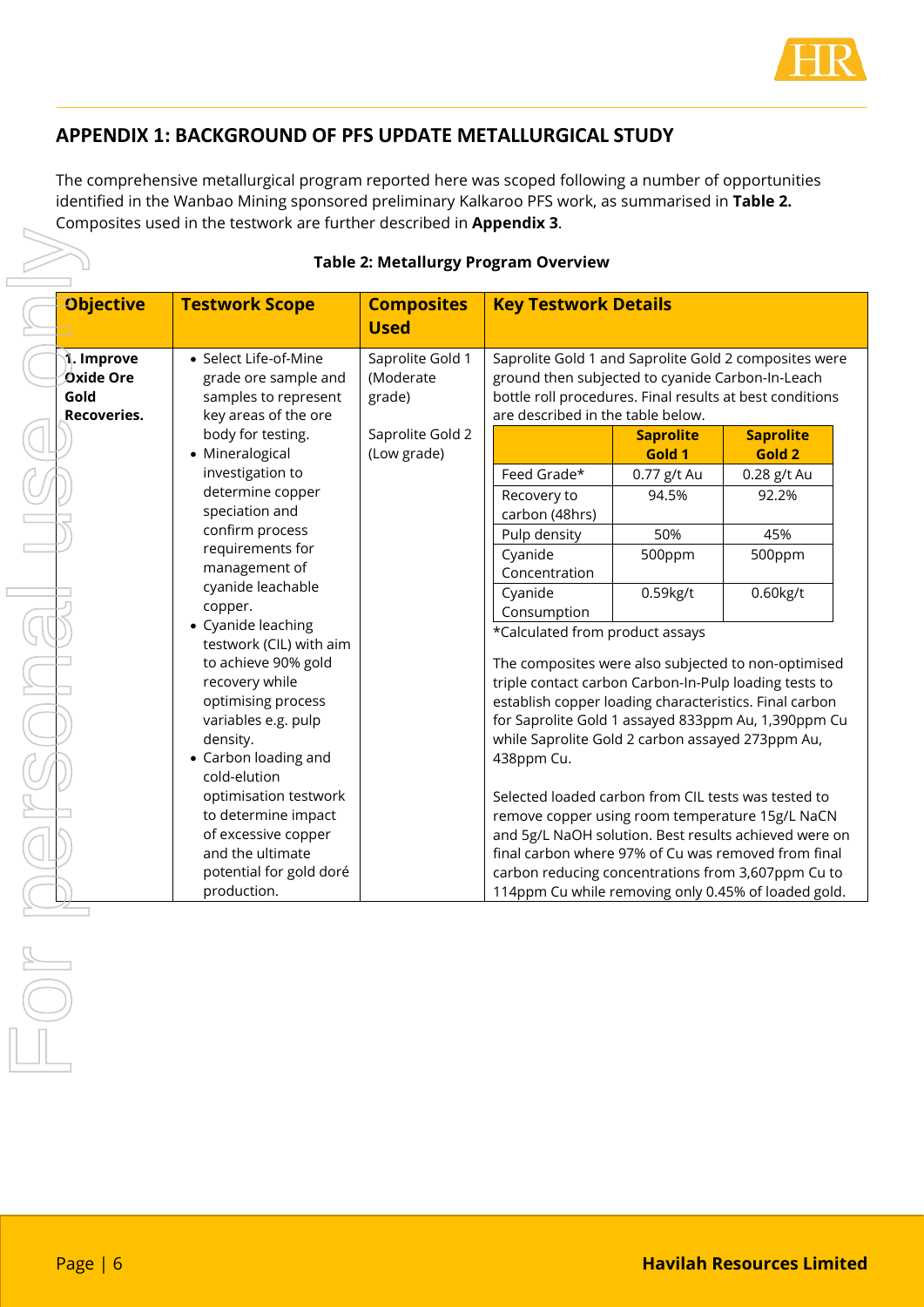

| <b>Objective</b>                                                 | <b>Testwork Scope</b>                                                                                                                                                                               | <b>Composites</b><br><b>Used</b>                                                   | <b>Key Testwork Details</b>                                                                                                                                                                                                                                                                                                                                                                                                                                                                |              |                                      |                                      |
|------------------------------------------------------------------|-----------------------------------------------------------------------------------------------------------------------------------------------------------------------------------------------------|------------------------------------------------------------------------------------|--------------------------------------------------------------------------------------------------------------------------------------------------------------------------------------------------------------------------------------------------------------------------------------------------------------------------------------------------------------------------------------------------------------------------------------------------------------------------------------------|--------------|--------------------------------------|--------------------------------------|
| 2. Confirm<br><b>Oxide Ore</b><br><b>Milling</b><br>Requirements | • Define and select test<br>samples to cover<br>range of expected ore<br>lithologies.<br>• Scrubbing amenability<br>and comminution<br>testwork to determine<br>definitive milling<br>requirements. | <b>High Saprolite</b><br>Low Saprolite                                             | High Saprolite and Low Saprolite composites, containing<br>approximately 75% and 25% saprolite respectively were<br>subjected to dry screen sizing followed by wet screen<br>sizing to simulate a light attrition process and establish<br>amenability. Further lab-scale attritioning and<br>scrubbing testing was conducted on the High Saprolite<br>composite. BBMWi determinations were conducted on<br>the wet-screened +75µm fraction. Results are<br>summarised in the table below. |              |                                      |                                      |
|                                                                  |                                                                                                                                                                                                     |                                                                                    |                                                                                                                                                                                                                                                                                                                                                                                                                                                                                            |              | <b>High</b><br><b>Saprolite</b>      | Low<br><b>Saprolite</b>              |
|                                                                  |                                                                                                                                                                                                     |                                                                                    | Wet screen<br>+75µm mass<br>Scrubber<br>+75µm mass<br>Attritioner                                                                                                                                                                                                                                                                                                                                                                                                                          |              | 43.0%<br>34.9%<br>31.4%              | 78.7%<br>N/A<br>N/A                  |
|                                                                  |                                                                                                                                                                                                     | Chalcocite 4                                                                       | +75µm mass<br><b>BBMWi of</b><br>+75µm fraction<br>Chalcocite 4 and Chalcocite 5 composites were                                                                                                                                                                                                                                                                                                                                                                                           |              | 6.3KWh/t<br>(Very soft)              | 8.7KWh/t<br>(Soft)                   |
| 3. Improve<br>Chalcocite<br><b>Gold Recovery</b>                 | • Select low grade<br>samples<br>representative of the<br>ore type for testing.<br>• Mineralogical<br>investigation to                                                                              | (Low Copper &<br>Gold grade)<br>Chalcocite 5<br>(Moderate                          | subjected to a series of bench scale gravity-flotation<br>tests to establish process conditions. Copper locked-<br>cycle tests were conducted at final conditions. Key<br>results are presented below.                                                                                                                                                                                                                                                                                     |              |                                      |                                      |
|                                                                  | confirm liberation                                                                                                                                                                                  | Copper & Low                                                                       |                                                                                                                                                                                                                                                                                                                                                                                                                                                                                            |              | <b>Chalcocite 4</b>                  | <b>Chalcocite 5</b>                  |
|                                                                  | grind size.<br>• (Gravity)-Flotation<br>optimisation testwork                                                                                                                                       | Gold Grade)                                                                        | Feed Grade*<br>Locked cycle                                                                                                                                                                                                                                                                                                                                                                                                                                                                |              | 0.23% Cu;<br>0.18g/t Au<br>79.8% Cu, | 0.45% Cu;<br>0.24g/t Au<br>71.0% Cu, |
|                                                                  | followed by final<br>locked cycle testing.                                                                                                                                                          |                                                                                    | test flotation<br>(only) recovery<br>Potential<br>additional gold                                                                                                                                                                                                                                                                                                                                                                                                                          |              | 49.8% Au<br>9.41% Au                 | 56.1% Au<br>9.55% Au                 |
|                                                                  |                                                                                                                                                                                                     |                                                                                    | recovery using<br>gravity+flotation<br>*Calculated from locked cycle test product assays                                                                                                                                                                                                                                                                                                                                                                                                   |              |                                      |                                      |
| 4. Define<br><b>Pyrite</b><br>Concentrate<br>Production          | • Define test samples<br>representative of<br>domains across the<br>Kalkaroo sulphide<br>resource.<br>• Mineralogical<br>investigation to                                                           | Chalcocite 1<br>(Kalkaroo West)<br>Chalcocite 2<br>(Kalkaroo Main)<br>Chalcocite 3 | Initial gravity-flotation bench scale tests were conducted<br>on each Chalcocite 1, Chalcocite 2, Chalcopyrite 1 and<br>Chalcopyrite 2 composites to establish processing<br>similarity of ore from recent drillholes to early work.<br>Final testwork was conducted on 2 composites, a<br>Chalcocite blend and Chalcopyrite blend which is<br>described in the table below.                                                                                                               |              |                                      |                                      |
|                                                                  | identify methods to<br>optimise sulphide and                                                                                                                                                        | (Combined<br>Kalkaroo West &                                                       | <b>Chalcocite Blend</b>                                                                                                                                                                                                                                                                                                                                                                                                                                                                    |              | <b>Chalcopyrite Blend</b>            |                                      |
|                                                                  | metal recovery.                                                                                                                                                                                     | Main)                                                                              | Composite                                                                                                                                                                                                                                                                                                                                                                                                                                                                                  | $\%$         | Composite                            | $\%$                                 |
|                                                                  | • Gravity and flotation<br>testwork optimisation                                                                                                                                                    | Chalcocite                                                                         | Chalcocite 1<br>Chalcocite 2                                                                                                                                                                                                                                                                                                                                                                                                                                                               | 25.0<br>25.0 | Chalcopyrite 1<br>Chalcopyrite 2     | 16.7<br>16.7                         |
|                                                                  | to evaluate cost<br>effective reagent                                                                                                                                                               | 6A/6B<br>(Previous                                                                 | Chalcocite 3                                                                                                                                                                                                                                                                                                                                                                                                                                                                               | 25.0         | Chalcopyrite 3                       | 16.7                                 |
|                                                                  | schemes and                                                                                                                                                                                         | Sample)                                                                            | Chalcocite 6A<br>Chalcocite 6B                                                                                                                                                                                                                                                                                                                                                                                                                                                             | 12.5<br>12.5 | Chalcopyrite 4                       | 50.0                                 |
|                                                                  | flowsheets.                                                                                                                                                                                         |                                                                                    | <b>Total</b>                                                                                                                                                                                                                                                                                                                                                                                                                                                                               | 100          | <b>Total</b>                         | 100                                  |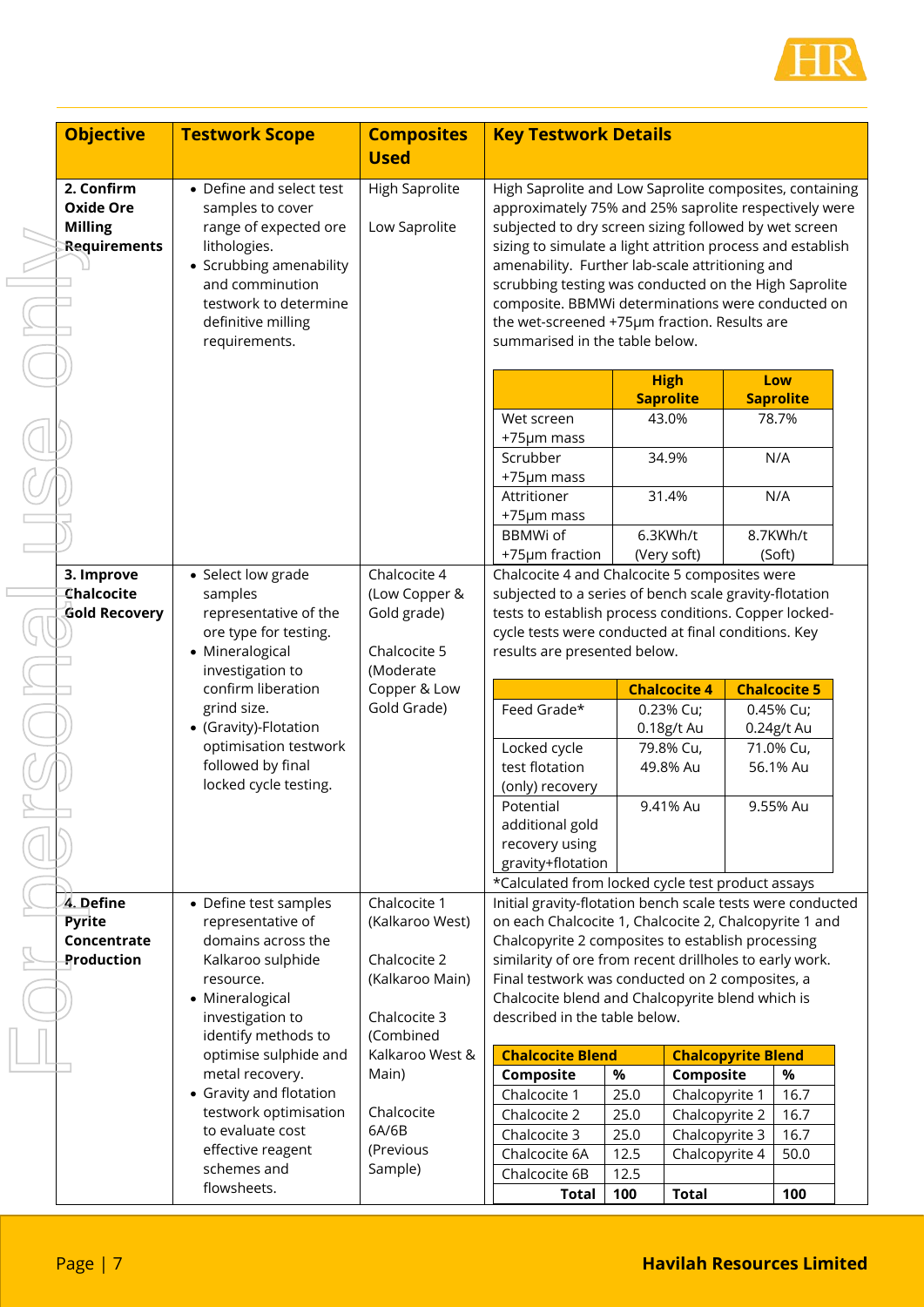

| <b>Objective</b>                                                                                                                                                                | <b>Testwork Scope</b>                                                                                                                                                                                                                                                                                                                                                                                   | <b>Composites</b><br><b>Used</b>                                                                                                                                                                                                                                                                                                                                          | <b>Key Testwork Details</b>                                                                                                                                                                                                                                                          |                                                                                                                                                                                                                       |                                                                                                                                                                                                                     |  |
|---------------------------------------------------------------------------------------------------------------------------------------------------------------------------------|---------------------------------------------------------------------------------------------------------------------------------------------------------------------------------------------------------------------------------------------------------------------------------------------------------------------------------------------------------------------------------------------------------|---------------------------------------------------------------------------------------------------------------------------------------------------------------------------------------------------------------------------------------------------------------------------------------------------------------------------------------------------------------------------|--------------------------------------------------------------------------------------------------------------------------------------------------------------------------------------------------------------------------------------------------------------------------------------|-----------------------------------------------------------------------------------------------------------------------------------------------------------------------------------------------------------------------|---------------------------------------------------------------------------------------------------------------------------------------------------------------------------------------------------------------------|--|
| • Sulphidisation process<br>testing to increase<br>recovery of<br>'weathered' pyrite.<br>• Locked cycle flotation<br>testing to confirm final<br>product recovery and<br>grade. | Chalcopyrite 1<br>(Kalkaroo West)<br>Chalcopyrite 2<br>(Kalkaroo Main)<br>Chalcopyrite 3<br>(Combined                                                                                                                                                                                                                                                                                                   | Testwork on the blended composites included bench<br>scale gravity-flotation optimisation tests to establish<br>final flowsheets. Bulk (12kg) open-circuit gravity-<br>flotation tests were then conducted to produce copper<br>tailings on which locked-cycle pyrite flotation tests were<br>conducted. Key results from these locked cycle tests are<br>provided below. |                                                                                                                                                                                                                                                                                      |                                                                                                                                                                                                                       |                                                                                                                                                                                                                     |  |
|                                                                                                                                                                                 |                                                                                                                                                                                                                                                                                                                                                                                                         | Kalkaroo West &                                                                                                                                                                                                                                                                                                                                                           |                                                                                                                                                                                                                                                                                      | <b>Chalcocite</b>                                                                                                                                                                                                     | <b>Chalcopyrite</b>                                                                                                                                                                                                 |  |
|                                                                                                                                                                                 |                                                                                                                                                                                                                                                                                                                                                                                                         | Main)<br>Chalcopyrite 4<br>(Previous<br>Sample)                                                                                                                                                                                                                                                                                                                           | Feed grade*<br>(copper<br>tailings)<br>Pyrite conc.<br>grade<br>Pyrite conc.<br>Recovery                                                                                                                                                                                             | <b>Blend</b><br>0.18% Cu<br>100 g/t Co<br>0.20 g/t Au<br>3.37% Fe<br>1.65% S<br>1.98% Cu<br>2,870 g/t Co<br>3.73 g/t Au<br>41.6% Fe<br>48.2% S<br>0.1% As<br>26.4% Cu<br>49.2% Co<br>44.8% Au<br>30.4% Fe<br>71.93% S | <b>Blend</b><br>0.03% Cu<br>80 g/t Co<br>0.08 g/t Au<br>2.91% Fe<br>0.90% S<br>0.58% Cu<br>3,380 g/t Co<br>2.45 g/t Au<br>41.6% Fe<br>48.4% S<br>0.1% As<br>25.4% Cu<br>66.0% Co<br>43.8% Au<br>21.5% Fe<br>91.9% S |  |
|                                                                                                                                                                                 |                                                                                                                                                                                                                                                                                                                                                                                                         |                                                                                                                                                                                                                                                                                                                                                                           | *Calculated from product assays                                                                                                                                                                                                                                                      |                                                                                                                                                                                                                       |                                                                                                                                                                                                                     |  |
| 5. Define<br><b>Recovery of</b><br>Copper,<br>Cobalt and<br><b>Gold from</b><br>Pyrite<br>Concentrates                                                                          | • Production of bulk<br>pyrite concentrates for<br>detailed analysis and<br>testing.<br>• Direct leaching of the<br>concentrates to<br>determine the viability<br>of producing copper<br>and gold products e.g.<br>gold doré.<br>• Roasting of the<br>concentrate using a<br>range of process<br>conditions including<br>temperature, followed<br>by leaching to extract<br>copper, cobalt and<br>gold. | Chalcocite 1<br>(Kalkaroo West)<br>Chalcocite 2<br>(Kalkaroo Main)<br>Chalcocite 3<br>(Combined<br>Kalkaroo West &<br>Main)<br>Chalcocite<br>6A/6B<br>(Previous<br>Sample)<br>Chalcopyrite 1<br>(Kalkaroo West)<br>Chalcopyrite 2<br>(Kalkaroo Main)<br>Chalcopyrite 3<br>(Combined<br>Kalkaroo West &<br>Main)<br>Chalcopyrite 4<br>(Previous<br>Sample)                 | Open-circuit, bulk flotation tests at best conditions were<br>conducted on 75kg of the Chalcocite Blend and 125kg of<br>the Chalcopyrite Blend to produce separate pyrite<br>concentrates of approximately 1,900g each for leach<br>and roast-leach testwork which is not finalised. |                                                                                                                                                                                                                       |                                                                                                                                                                                                                     |  |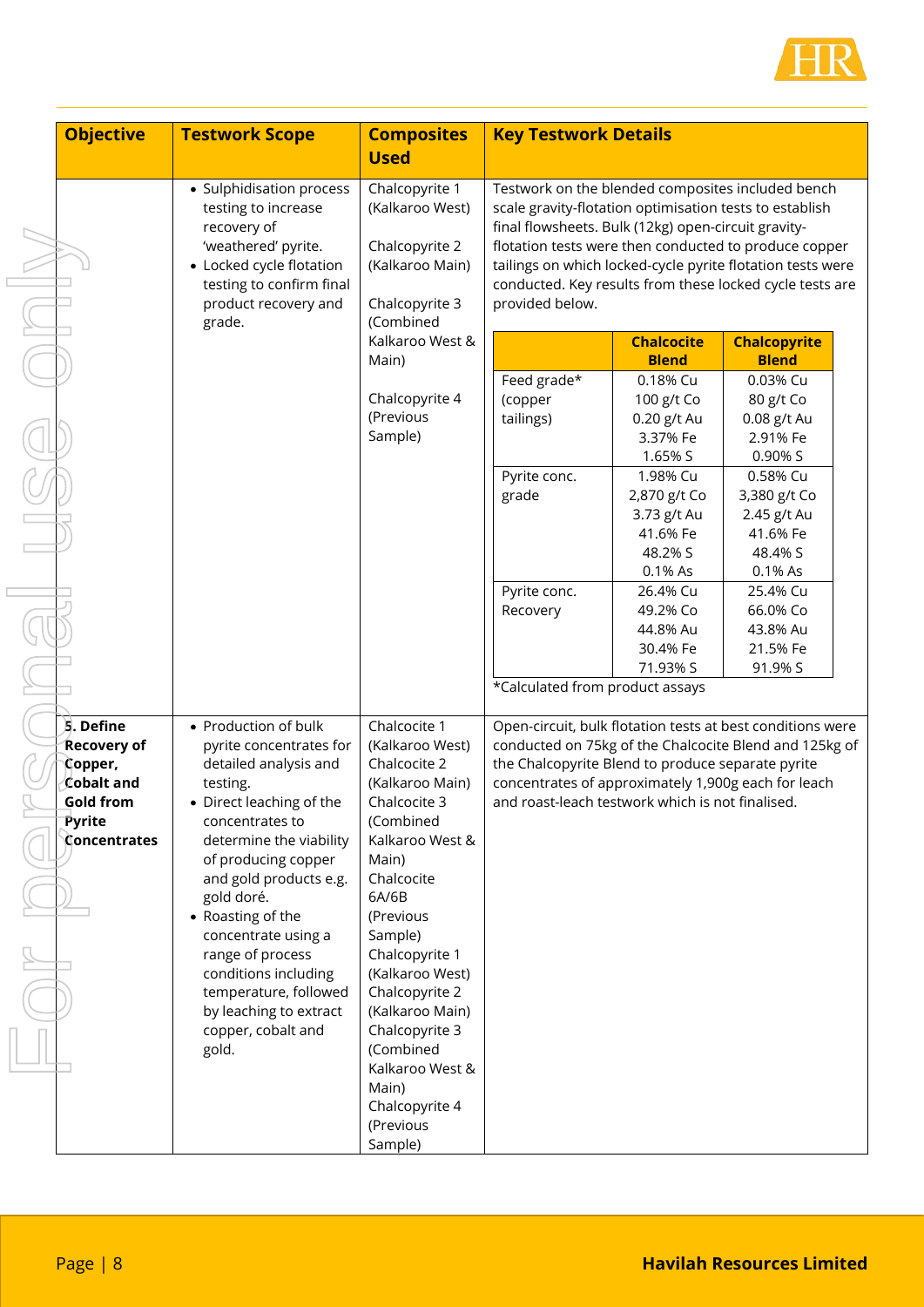

## **APPENDIX 2: DIAMOND DRILL HOLE DATA**

Sample for the metallurgical testwork program was derived exclusively from diamond drillholes described in **Table 3** and locations as shown in **Figure 3**.



#### **Table 3: Metallurgical Diamond Drillhole Data**

**Figure 3 – Metallurgical Diamond Drillhole Locations**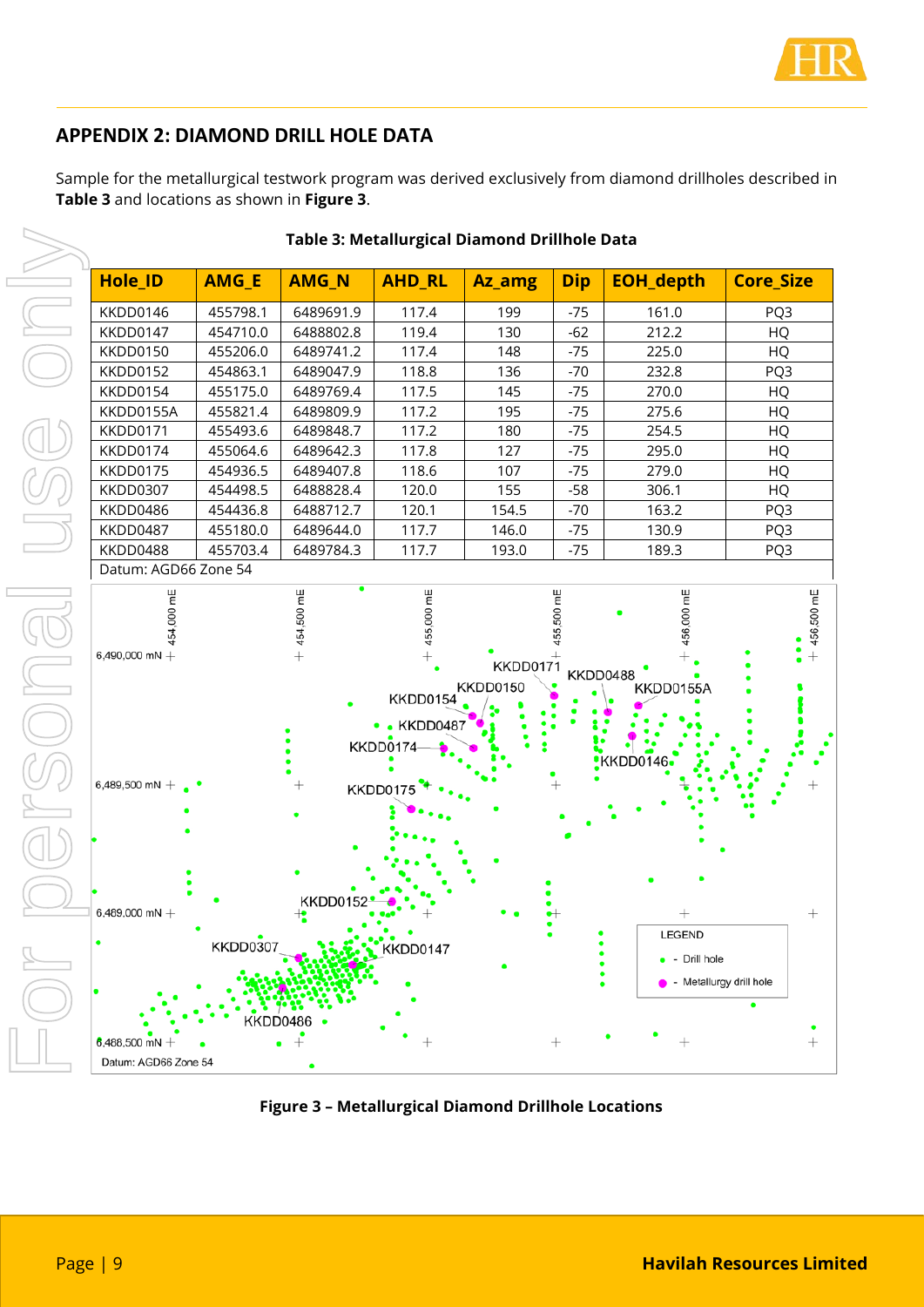

## **APPENDIX 3: METALLURGICAL COMPOSITE DETAILS**

#### **Table 4: Metallurgical Composite Data**

| <b>Composite</b>                                                                            | <b>Ore Type</b>           | <b>Drillhole</b>                                          | Interval**                                               | <b>Composite Mass</b> |
|---------------------------------------------------------------------------------------------|---------------------------|-----------------------------------------------------------|----------------------------------------------------------|-----------------------|
| Saprolite Gold 1<br>0.78g/t Au, 0.17% Cu<br>(Moderate grade)                                | Saprolite Gold -<br>Oxide | KKDD0486<br>KKDD0487<br>KKDD0488                          | 67-88m<br>80-113m<br>95-108m                             | 49kg                  |
| Saprolite Gold 2<br>0.40g/t Au, 0.20% Cu<br>(Low grade)                                     | Saprolite Gold -<br>Oxide | KKDD0486<br>KKDD0487<br>KKDD0488                          | 68-83m<br>79-114m<br>96-100m                             | 36kg                  |
| <b>High saprolite</b><br>Comminution Sample -<br>not assayed                                | Oxide                     | KKDD0486<br>KKDD0487<br>KKDD0488                          | 56-63m<br>86-91m<br>110-114m                             | 28kg                  |
| <b>Low saprolite</b><br>Comminution Sample -<br>not assayed                                 | Oxide                     | KKDD0486<br>KKDD0487<br>KKDD0488                          | 114-116m<br>116-120m<br>119-121m                         | 22kg                  |
| Chalcocite 1<br>0.42g/t Au, 0.62% Cu,<br>230g/t Co<br>(Kalkaroo West)                       | Chalcocite -<br>Sulphide  | KKDD0486                                                  | 123-141m                                                 | 38kg                  |
| <b>Chalcocite 2</b><br>1.14g/t Au, 0.91% Cu,<br>140g/t Co<br>(Kalkaroo Main)                | Chalcocite -<br>Sulphide  | KKDD0487<br>KKDD0488                                      | 124-129m<br>128-151m                                     | 31kg                  |
| Chalcocite 3<br>0.67g/t Au, 0.62% Cu,<br>120g/t Co<br>Combined Kalkaroo)<br>West & Main)    | Chalcocite -<br>Sulphide  | KKDD0486<br>KKDD0487<br>KKDD0488                          | 129-143m<br>126-127m<br>126-150m                         | 31kg                  |
| Chalcocite 4<br>0.21g/t Au, 0.25% Cu,<br>110g/t Co<br>(Low Copper & Gold<br>grade)          | Chalcocite -<br>Sulphide  | KKDD0486<br>KKDD0487<br>KKDD0488                          | 141-142m<br>127-128m<br>148-149m                         | 15kg                  |
| Chalcocite 5<br>0.25g/t Au, 0.53% Cu,<br>140g/t Co<br>(Moderate Copper & Low<br>Gold Grade) | Chalcocite -<br>Sulphide  | KKDD0486<br>KKDD0487<br>KKDD0488                          | 134-142m<br>125-127m<br>130-133m                         | 13kg                  |
| <b>Chalcocite 6A</b><br>0.36g/t Au, 1.55% Cu,<br>$210g/t$ Co<br>(Previous Kalkaroo Main)    | Chalcocite -<br>Sulphide  | KKDD0146<br>KKDD0150<br>KKDD0155A<br>KKDD0171<br>KKDD0175 | 113-119m<br>125-126m<br>155-176m<br>131-146m<br>124-128m | 45kg                  |
| <b>Chalcocite 6B</b><br>0.67g/t Au, 0.57% Cu,<br>225g/t Co<br>(Previous Kalkaroo West)      | Chalcocite -<br>Sulphide  | KKDD0147<br><b>KKDD0307</b>                               | 121-132m<br>178-237m                                     | 62kg                  |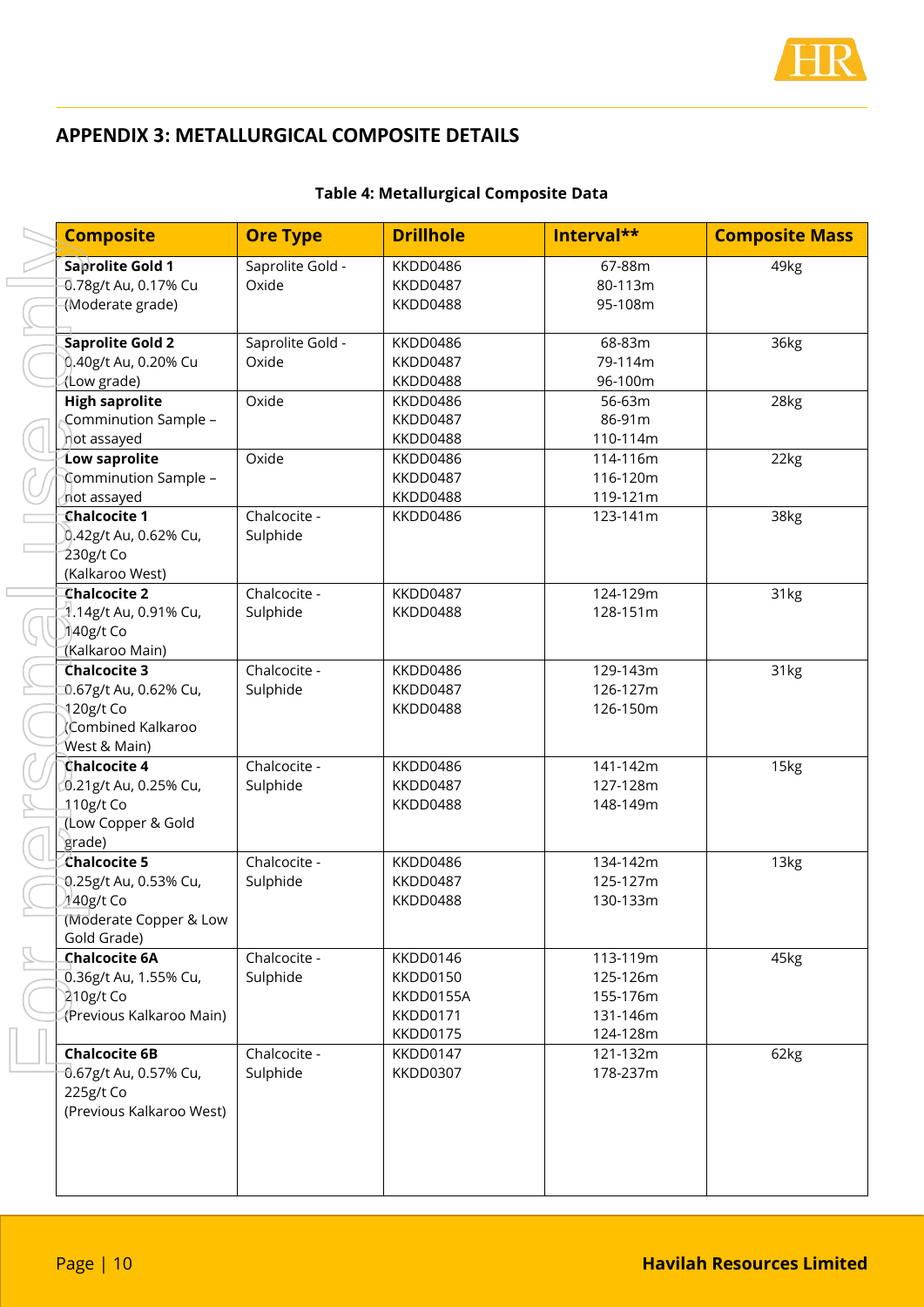

|               | <b>Composite</b>                                                                                                                                              | <b>Ore Type</b>            | <b>Drillhole</b>                                                                              | Interval**                                                                                       | <b>Composite Mass</b> |
|---------------|---------------------------------------------------------------------------------------------------------------------------------------------------------------|----------------------------|-----------------------------------------------------------------------------------------------|--------------------------------------------------------------------------------------------------|-----------------------|
|               | <b>Chalcopyrite 1</b><br>0.36g/t Au, 0.43% Cu,<br>190g/t Co<br>(Kalkaroo West)                                                                                | Chalcopyrite -<br>Sulphide | KKDD0486                                                                                      | 143-160m                                                                                         | 36kg                  |
|               | <b>Chalcopyrite 2</b><br>0.50g/t Au, 0.54% Cu,<br>70g/t Co<br>(Kalkaroo Main)                                                                                 | Chalcopyrite -<br>Sulphide | KKDD0488                                                                                      | 168-188m                                                                                         | 38kg                  |
|               | <b>Chalcopyrite 3</b><br>0.39g/t Au, 0.41% Cu,<br>80g/t Co<br>Combined Kalkaroo<br>West & Main)                                                               | Chalcopyrite -<br>Sulphide | KKDD0486<br>KKDD0488                                                                          | 145-147m<br>155-176m                                                                             | 38kg                  |
|               | <b>Chalcopyrite 4</b><br>0.28g/t Au, 0.66% Cu,<br>165g/t Co<br>(Previous Kalkaroo Main<br>& West)<br>**Intervals described do not contain all metre intervals | Chalcopyrite -<br>Sulphide | KKDD0150<br>KKDD0154<br>KKDD0155A<br>KKDD0171<br>KKDD0174<br>KKDD0175<br>KKDD0147<br>KKDD0152 | 169-215m<br>168-247m<br>211-244m<br>203-209.7m<br>145-235.5m<br>181-213m<br>141-161m<br>190-197m | 467kg                 |
|               |                                                                                                                                                               |                            |                                                                                               |                                                                                                  |                       |
|               |                                                                                                                                                               |                            |                                                                                               |                                                                                                  |                       |
| $\frac{1}{2}$ |                                                                                                                                                               |                            |                                                                                               |                                                                                                  |                       |
|               |                                                                                                                                                               |                            |                                                                                               |                                                                                                  |                       |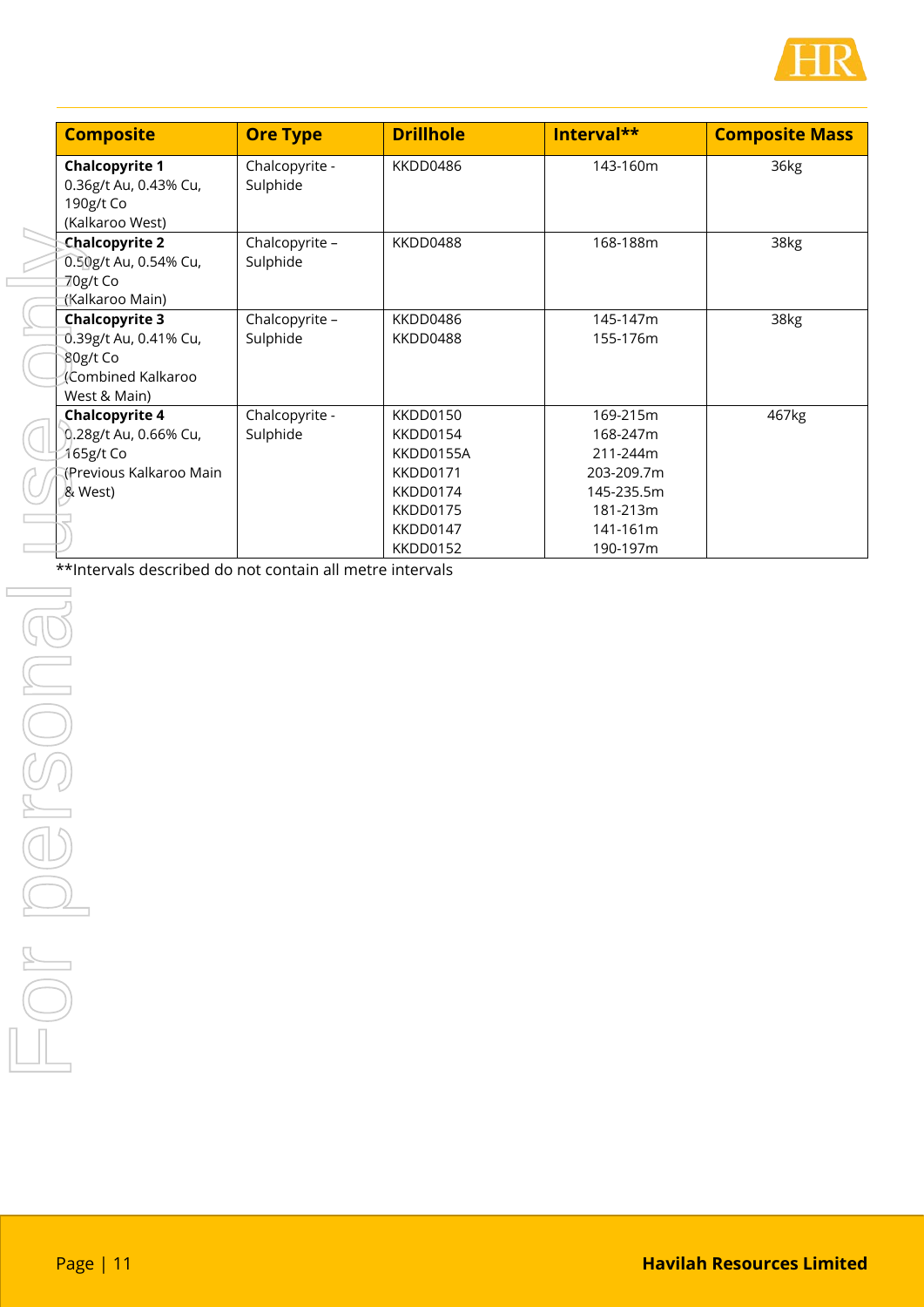

## **APPENDIX 4: TABLE 1 OF THE 2012 EDITION OF THE JORC CODE**

The table below is a description of the assessment and reporting criteria for the Kalkaroo metallurgical program results, in accordance with Table 1 of The Australasian Code for the Reporting of Exploration Results, Mineral Resources and Ore Reserves

### **Section 1 Sampling Techniques and Data**

|                                                         | <b>Section 1 Sampling Techniques and Data</b>                                                                                                                                                                                                                                                                                                                                                                                                                                                                                                                                                                                                                                                                                                |
|---------------------------------------------------------|----------------------------------------------------------------------------------------------------------------------------------------------------------------------------------------------------------------------------------------------------------------------------------------------------------------------------------------------------------------------------------------------------------------------------------------------------------------------------------------------------------------------------------------------------------------------------------------------------------------------------------------------------------------------------------------------------------------------------------------------|
| <b>Criteria</b>                                         | <b>Commentary</b>                                                                                                                                                                                                                                                                                                                                                                                                                                                                                                                                                                                                                                                                                                                            |
| Sampling<br>techniques                                  | The metallurgical studies used 1 metre intervals of half and quarter PQ diamond drill core to<br>$\bullet$<br>produce a total of 12 composite samples of oxide and sulphide ore. These were composited<br>from diamond drill holes completed and described in Havilah's Announcement dated 11<br>September 2018 (KKDD0486, KKDD0487, KKDD0488).<br>An additional 3 composite samples were made using a selection of half PQ and half HQ<br>$\bullet$<br>diamond drill core intervals from drilling completed in 2008. These samples were used for<br>additional definition of pyrite production in sulphide ore.<br>Intervals for compositing were selected based on drill hole location, assay data and geological<br>$\bullet$<br>logging. |
| Drilling                                                | Composite samples weighed between approximately 15kg and 470kg, described in Table 4.<br>$\bullet$<br>Recent diamond drill holes (KKDD0486, KKDD0487, KKDD0488) were of PQ3 size (83mm<br>$\bullet$                                                                                                                                                                                                                                                                                                                                                                                                                                                                                                                                          |
| techniques                                              | diameter) using triple tube to maximize recovery.<br>Remaining diamond drill holes used a mixture of PQ3 and HQ diameter coring, as described in<br>$\bullet$<br>Table 3.<br>Orientation marking was only partially successful in the soft saprolite material, but accurate<br>$\bullet$                                                                                                                                                                                                                                                                                                                                                                                                                                                     |
| <b>Prill sample</b>                                     | where marks were obtained. It was generally very good in saprock and fresh rock.<br>Triple tube coring was employed to maximize core recoveries.<br>$\bullet$                                                                                                                                                                                                                                                                                                                                                                                                                                                                                                                                                                                |
| recovery                                                | Sample recoveries were continuously monitored by the geologist on site in order to effect<br>$\bullet$<br>adjustments to drilling methodology to optimize sample recovery and quality if necessary.<br>On occasions core fell out of the barrel, but in almost all cases it was recovered and<br>$\bullet$                                                                                                                                                                                                                                                                                                                                                                                                                                   |
|                                                         | modifications were made to minimize this occurrence.<br>In general, core recoveries were very good, close to 100%.<br>$\bullet$                                                                                                                                                                                                                                                                                                                                                                                                                                                                                                                                                                                                              |
| Logging                                                 | The drill core was logged in detail by an experienced geologist directly into a digital logging<br>$\bullet$<br>system with data uploaded directly into an Excel spreadsheet.<br>Logging is semi-quantitative and 100% of reported intersections have been logged and<br>$\bullet$                                                                                                                                                                                                                                                                                                                                                                                                                                                           |
|                                                         | photographed.<br>Logging is of a sufficiently high standard to support any subsequent interpretations, resource<br>$\bullet$<br>estimations and mining and metallurgical studies.                                                                                                                                                                                                                                                                                                                                                                                                                                                                                                                                                            |
| Sub-sampling<br>techniques and<br>sample<br>preparation | Metallurgical separation testwork composite samples were stage crushed using jaw and rolls<br>$\bullet$<br>crushers to minus 3.35 mm.<br>Composite samples for attritioning testwork were crushed to minus 12.5 mm using a jaw<br>$\bullet$<br>crusher. Oversize from attritioning testwork was crushed to minus 3.35 mm using a rolls<br>crusher for further comminution testing.                                                                                                                                                                                                                                                                                                                                                           |
|                                                         | All composite samples were suitably homogenized using a rotary splitter by experienced<br>$\bullet$<br>laboratory technicians to produce test charges weighing between 1 kg and 12.5 kg.<br>Ore samples were ground to a p80 of between 75 µm and 150 µm in a rod mill, shortly prior to<br>$\bullet$<br>separation testwork to ensure representative ore behaviour.<br>Flotation and leaching procedures used established metallurgical techniques to ensure<br>$\bullet$<br>products are homogenized for assay sampling.<br>Solution and slurry samples were taken while agitating pulp;<br>$\circ$<br>Solids samples were dried, passed through a screen of nominal aperture of<br>$\circ$                                                |
|                                                         | between 300 µm and 500 µm then blended by multiple passes through a box riffle.                                                                                                                                                                                                                                                                                                                                                                                                                                                                                                                                                                                                                                                              |
| Quality of assay<br>data and<br>laboratory tests        | All samples are prepared at the ALS Global laboratory in Adelaide and assayed interstate. The<br>$\bullet$<br>total assay methods are standard ALS procedure and are considered appropriate at the<br>metallurgical reporting stage.                                                                                                                                                                                                                                                                                                                                                                                                                                                                                                         |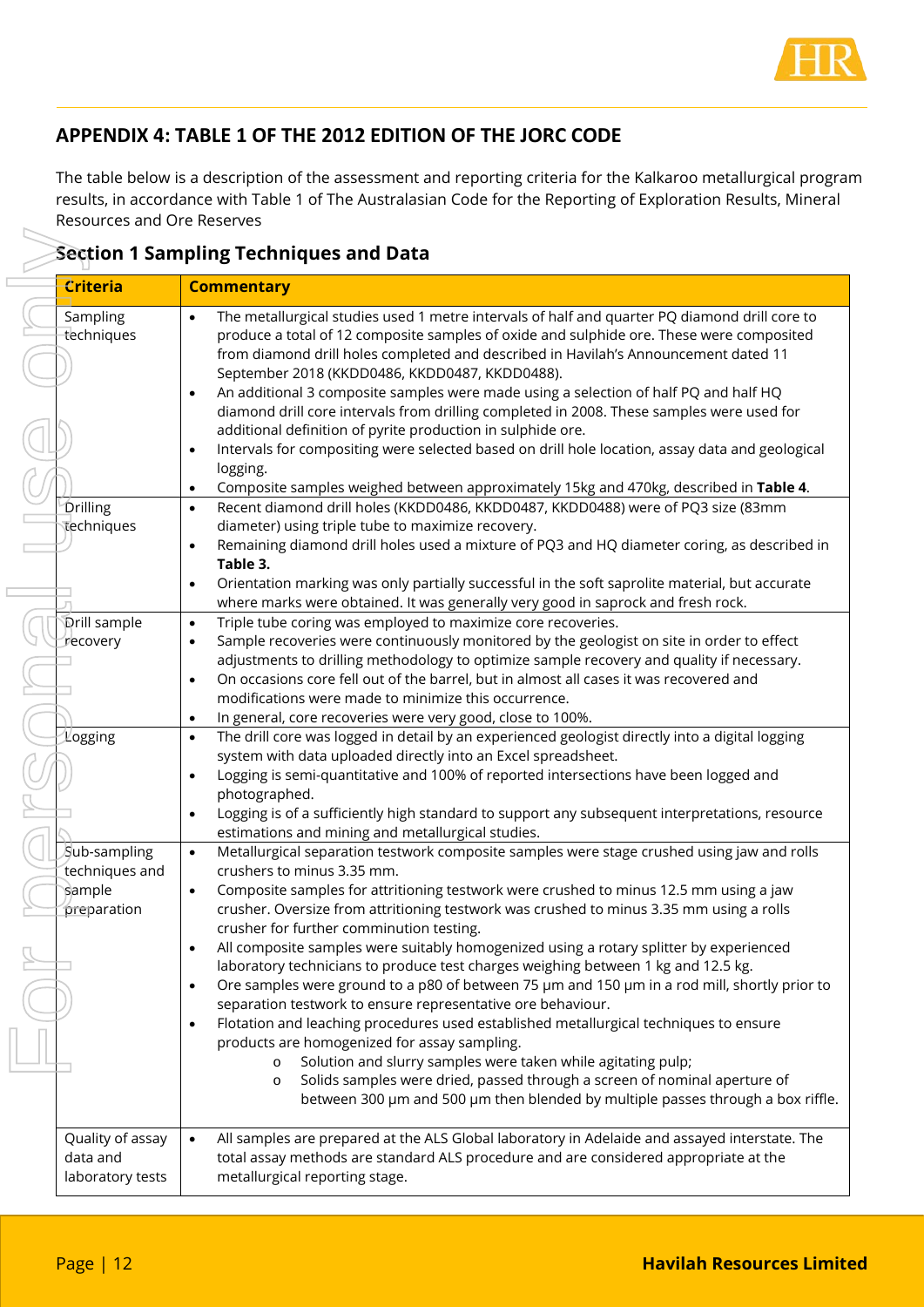

| <b>Criteria</b>                                                  | <b>Commentary</b>                                                                                                                                                                                                                                                                                                                                                                                                                                                                                                                                                                                                                                                                                                                                                        |
|------------------------------------------------------------------|--------------------------------------------------------------------------------------------------------------------------------------------------------------------------------------------------------------------------------------------------------------------------------------------------------------------------------------------------------------------------------------------------------------------------------------------------------------------------------------------------------------------------------------------------------------------------------------------------------------------------------------------------------------------------------------------------------------------------------------------------------------------------|
|                                                                  | XRF was used for assay analysis of solid samples for elements including copper, cobalt, sulphur,<br>$\bullet$<br>molybdenum, silica, arsenic and iron.<br>Leach solution assays were determined using ICP.<br>٠<br>All gold was determined using fire assay with ICP finish.<br>$\bullet$<br>Tailings copper assays (less than 0.1% copper) were determined using ICP.<br>$\bullet$<br>Fluorine was determined using selective ion probe.<br>$\bullet$<br>Other elements were analysed by a combination of XRF and multi-element digest methods with<br>$\bullet$<br>ICP finish.                                                                                                                                                                                         |
| Verification of<br>drilling sampling<br>and assaying             | The diamond drill core bulk sample was collected under the supervision of an experienced<br>$\bullet$<br>Havilah geologist.<br>Rigorous internal QC procedures were followed to check all assay results against expected<br>$\bullet$<br>QC/QA samples.<br>All data entry is under control of an experienced metallurgists and laboratory operators, who<br>$\bullet$<br>were responsible for data management, storage and security.                                                                                                                                                                                                                                                                                                                                     |
| <b>Location</b> of<br>drillholes                                 | Locations of the diamond drillholes sampled are shown in Figure 3 and drillhole data is<br>$\bullet$<br>summarised in Table 3.<br>Drillhole collars were located using a differential GPS system with an x:y:z accuracy of<br>$\bullet$<br>20cm:20cm:40cm and are quoted in AGD66 datum coordinates.<br>Drill holes KKDD0486 to KKDD0488 were located by tape and compass from previous nearby<br>٠<br>holes that were surveyed in UTM coordinates using a differential GPS system in the AGD66<br>datum.                                                                                                                                                                                                                                                                |
| Data spacing<br>and distribution                                 | The objective of the diamond coring programs were to obtain representative samples for<br>$\bullet$<br>metallurgical test work.<br>Hence drill spacing was not a consideration but placing of holes to obtain representative<br>$\bullet$<br>samples from the deposit was the main consideration.                                                                                                                                                                                                                                                                                                                                                                                                                                                                        |
| Orientation of<br>data in relation<br>to geological<br>structure | The drillhole azimuth and dip was chosen to intersect the mineralized zones as nearly as<br>$\bullet$<br>possible to right angles and at the desired positions to maximize the value of the drilling data.<br>At this stage, no material sampling bias is known to have been introduced by the drilling<br>٠<br>direction.                                                                                                                                                                                                                                                                                                                                                                                                                                               |
| Sample security                                                  | The core samples were placed directly into pre-numbered calico bags by trusted Havilah<br>$\bullet$<br>personnel.<br>Several calico bags were placed into each polyweave bag which were then sealed with cable<br>$\bullet$<br>ties. The samples were transported to the metallurgical lab by Havilah personnel at following<br>the completion of drilling and core cutting.<br>There is minimal opportunity for systematic tampering with the samples as they were not out of<br>the control of Havilah until they are delivered to the metallurgical lab where sample inventory is<br>recorded.<br>This is considered to be a secure and reasonable procedure and no known instances of<br>$\bullet$<br>tampering with samples have occurred since drilling commenced. |
| Audits, reviews                                                  | QAQC data is reviewed internally by ALS Global to ensure quality of assays and procedures.                                                                                                                                                                                                                                                                                                                                                                                                                                                                                                                                                                                                                                                                               |
|                                                                  |                                                                                                                                                                                                                                                                                                                                                                                                                                                                                                                                                                                                                                                                                                                                                                          |